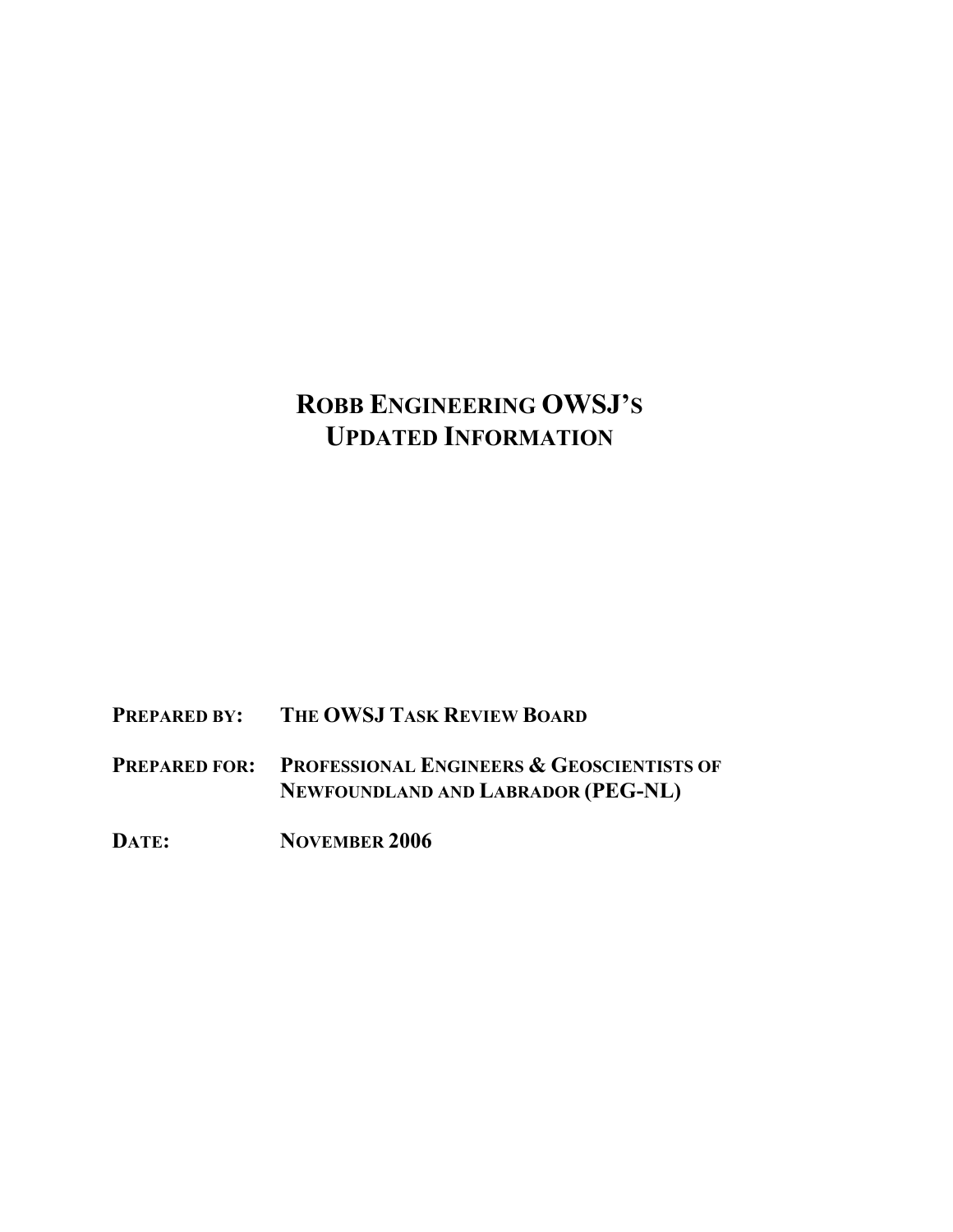## **Summary**

**The adequacy of Robb Engineering open web steel joists has been questioned since the partial collapse of two local structures in 1987 and 1995. To date most of the information available was summarized in a report titled "Open Web Steel Joist Load Testing Program", issued in 1997. Additional information is now publicly available that describes major quality gaps and poor shop practices at Robb Engineering that support the structural concerns expressed to date and which support the case for remediation of open web steel joists. This may require that professional engineers, who have investigated Robb OWSJ problems in the past, revisit previous opinions or decisions and discuss same with the client.** 

**When the initial advisory was published by the Government, it was understood that the period in question included joists fabricated between 1963 and 1985. Presently no conclusive proof is available confirming a date when the shop practices were improved, therefore joists fabricated up to the close of the Robb Engineering Plant, Amherst, NS, in the early 90's should be addressed.** 

**It is recommended that all Robb joists fabricated from 1963 onward, be subjected to a detailed inspection. Guidelines for remediating Robb OWSJ's may be found in Volume 2 Appendix VI of Open Web Steel Joist Task Review Board's, Final Report, which is published on PEG-NL's website, www.pegnl.ca.**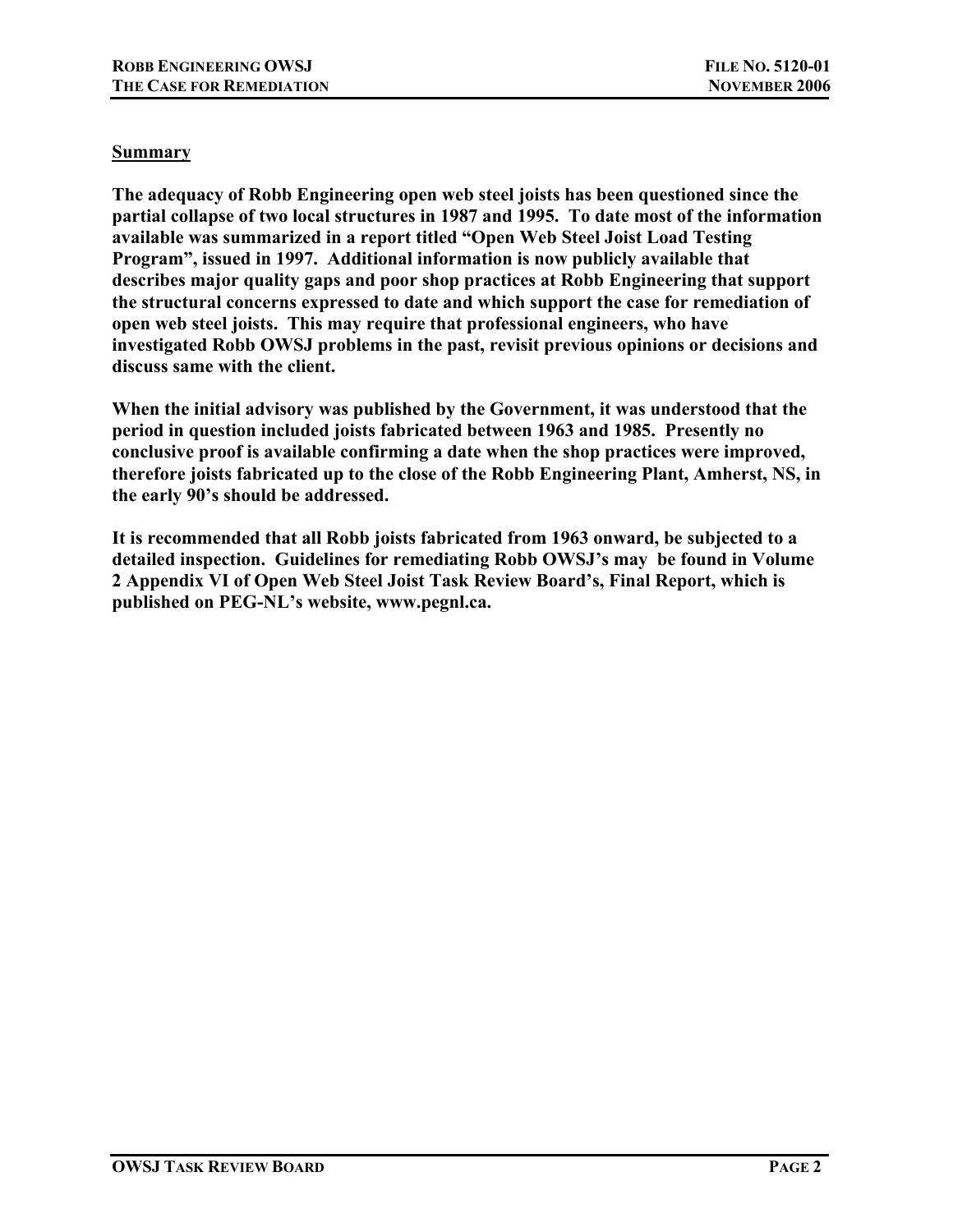## **Robb Open Web Steel Joists: The Case for Remediation**

In the spring of 1997 there was an advisory from the Minister of Works Services and Transportation and the Minister of Government Services and Lands regarding a problem with the welded connections of Open Web Steel Joists (OWSJ) fabricated by Robb Engineering Division, Dominion Bridge Company Limited (Robb) of Amherst, NS. This was in part precipitated by information the Professional Engineers and Geoscientists of Newfoundland and Labrador (PEG-NL) uncovered following the partial collapse of a shopping mall and a warehouse in the St. John's area, in winters of 1987 and 1995 respectively. This advisory was followed by a widespread initiative to contact owners of buildings containing Robb Joists to suggest they engage a structural engineer to review/inspect the OWSJ's in their building to determine if remediation is necessary. During the same period (96/97) a task force was set up by the Province, to develop and promote a consistent remediation approach, and to provide advice and technical assistance to those requiring same. This task force became known as "The OWSJ Task Review Board".

Through a consultant team, the Task Force embarked upon an identification program, a testing program, an inspection program, and finally an OWSJ remediation program, for Province and School Board owned buildings. A report was subsequently published in September of 1997 titled "Open Web Steel Joist Load Testing and Inspection Program".

One of the more startling statistics that was reported in the above referred publication was that 8.3% of all joists inspected had one or more broken welds, which was based upon almost 7000 inspected joists. These weld cracks appeared quite randomly in both their location relative to the joist and their location relative to the building, although in some buildings, the cracks occurred in groups of consecutive joists. In addition to the weld cracks, there were numerous other weld flaws such as porosity, under cut, lack of fusion, etc. Virtually every joist inspected contained welds which were grossly deficient in comparison to the requirements of CSA W59 Welded Steel Construction. Then there was the "Puddle Weld", a pool of weld metal that was deposited on the ends of web members where they joined in the top chord. This non standard weld detail occurred at least at every second top chord panel point, and is depicted in the sketch below as a "Web Splice Joint".

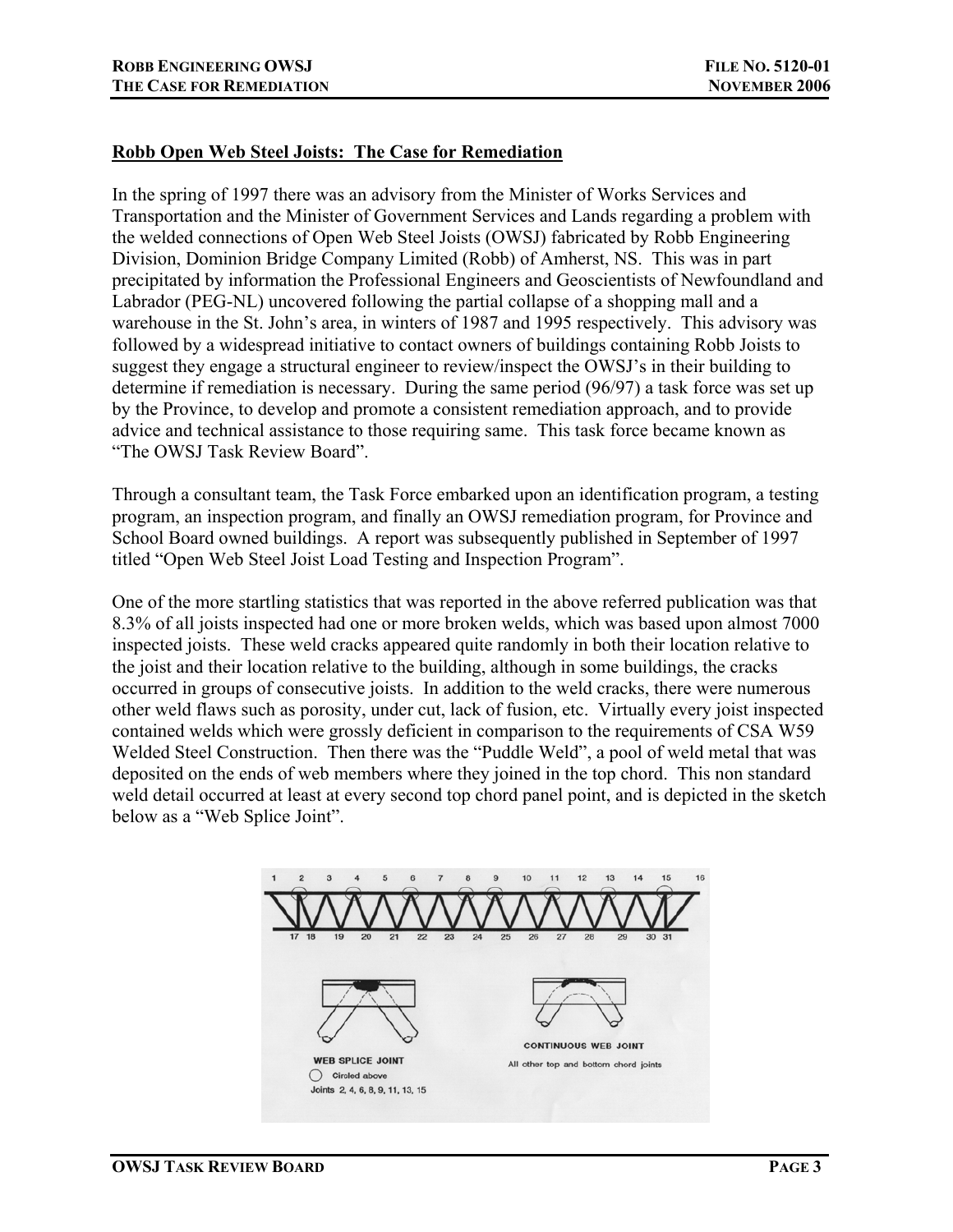The remainder of the panel point welds were flare bevel welds. There were also splices in the chord angles which were butt welds that were carried out using resistance welding. Another deficiency that was common through out the joist is that there was no attempt to remove the slag covering in many cases.

These flaws, defects and weld profile issues pointed to a problematic quality program breakdown in the Robb plant. However, without hard evidence to support the obvious, the Task Force elected to report the information, and leave the engineer to draw his/her own conclusions about Robb's weld quality problems.

During a recent court case involving Robb joists, new information has become publicly available about substandard shop practices and inadequate quality control. It was agreed that it was important to get this information out to the structural engineering community, to adequately arm them to make an informed decision as to whether or not Robb joists require remediation.

In 1963, Robb started fabricating the type of joist in question, i.e. double angle chords and round rod web members. They fabricated this type of joist until they closed their joist line, sometime in the early '90's. During that time, they were certified to the requirements of CSA W47.1. Although Robb fabricated numerous buildings, bridges, and other structures without any known welding problems, during the period in question the same is not true for their open web steel joists. Their joist line was separate from their regular fabrication and did not receive the same level of attention to certification requirements, code requirements or quality.

Up to 1986 and possibly later, no procedures were ever successfully qualified for the flare bevel welds used through out the joists. The puddle weld, which was not covered by the welding codes/standards was not qualified, nor was there any rationale developed to determine its capacity. For most of the period the welders did not have the appropriate welder certificate of qualification (ticket). In 1980 there was an attempt to qualify a group of OWSJ welders, twelve (12) were tested, eleven (11) failed. Furthermore, the welders were on a quota system that meant once they finished their allotted number of joints for the day, they could stop working. For long periods, one or more of the following conditions applied:

- 1. the welding electrodes were not certified as required,
- 2. electrodes were used in a position for which they were not designed,
- 3. electrodes were used for welding a material for which they were not approved.

The engineering manager was not a professional engineer and the CSA W47.1 welding engineer was based in head office and not resident in the Atlantic Region.

**In light of the above it is recommended that any Robb Joists fabricated from 1963 onward using double angle chords and round rod web member, be inspected and where deemed necessary, remediated.**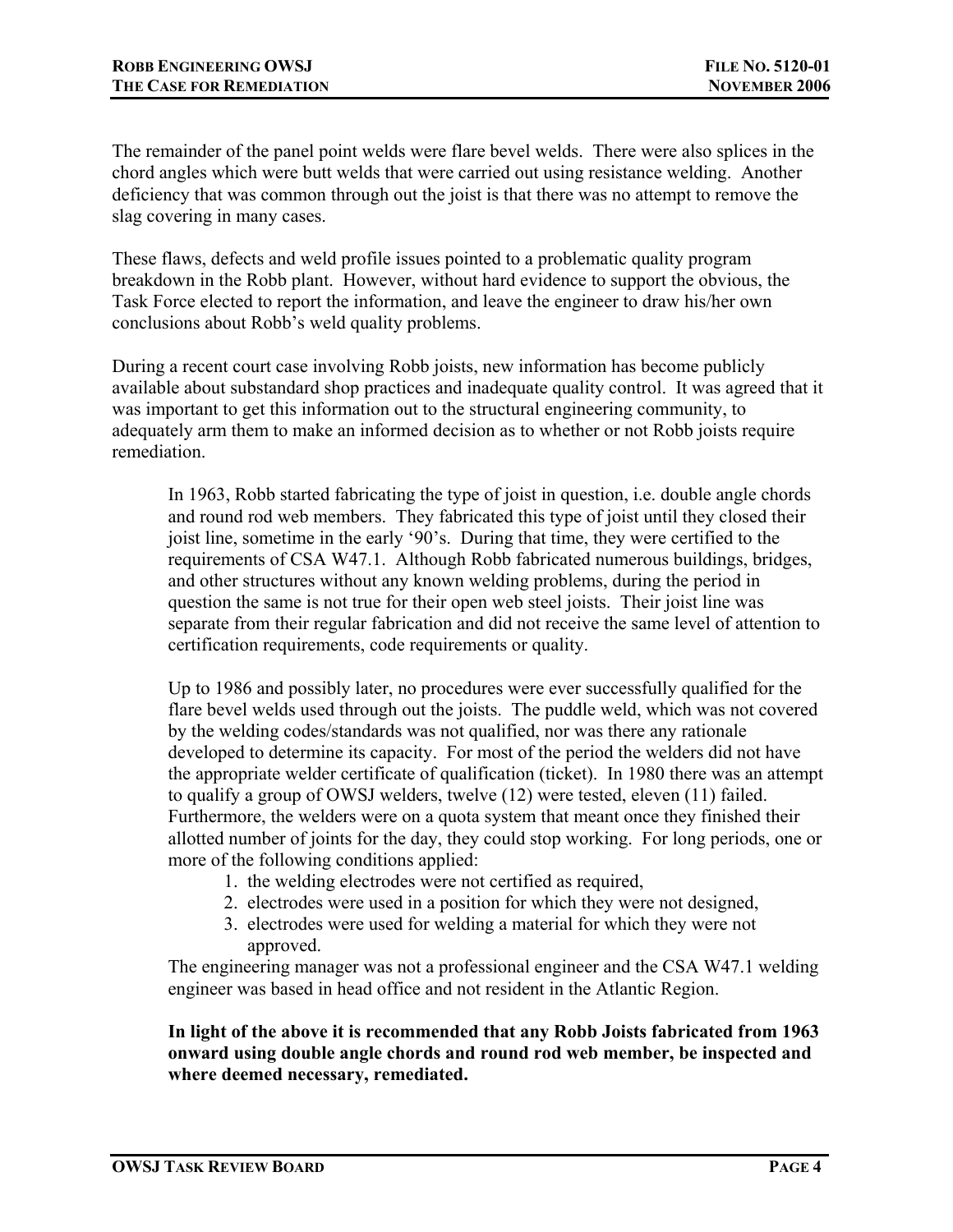As early as 1973 Dominion Bridge (parent company) personnel recognized that there was a problem with the Robb joist quality. Tests were carried out that indicated there was a cracking and ductility problem especially with the larger diameter web rods which are normally located in the areas of higher stress. In 1979 their welding engineer revisited the cracking issue and pointed to poor fit up as a major contributing factor.

Tests carried out by Dominion Bridge Ltd. on puddle welds, indicated those welded in production were significantly lower in capacity when compared against similar welds prepared in the laboratory. It was also stated by Dominion Bridge personnel that the puddle welds were meant to be used in conjunction with flare bevel welds as indicated below. This method, however, was not normally used.



Robb Engineering knew they had a serious problem with their joist line as early as 1973. Despite attempts by their own in house Dominion Bridge personnel to rectify the problems, they were not rectified as late as 1986 and possibly not even after that date.

**Given the fact that Canadian standards and structural design theory assume that members will yield before connections fail, in order to assist in the safe evacuation, or to allow a structure to be temporarily supported for repair, and given the lack of attention to quality issues the additional information included herein may require the engineer to review previous decisions and recommendations pertaining to buildings containing Robb OWSJ.**

For further information refer to:

*The OWSJ Remediation Program for the Province of Newfoundland and Labrador Dated May 2005 (Available at www.pegnl.ca)*

*Open Web Steel Joist Load Testing and Inspection Program Dated September 1997 (Available by hard copy only)* 

*Centrac Building Court Transcripts (Available by hard copy only)*